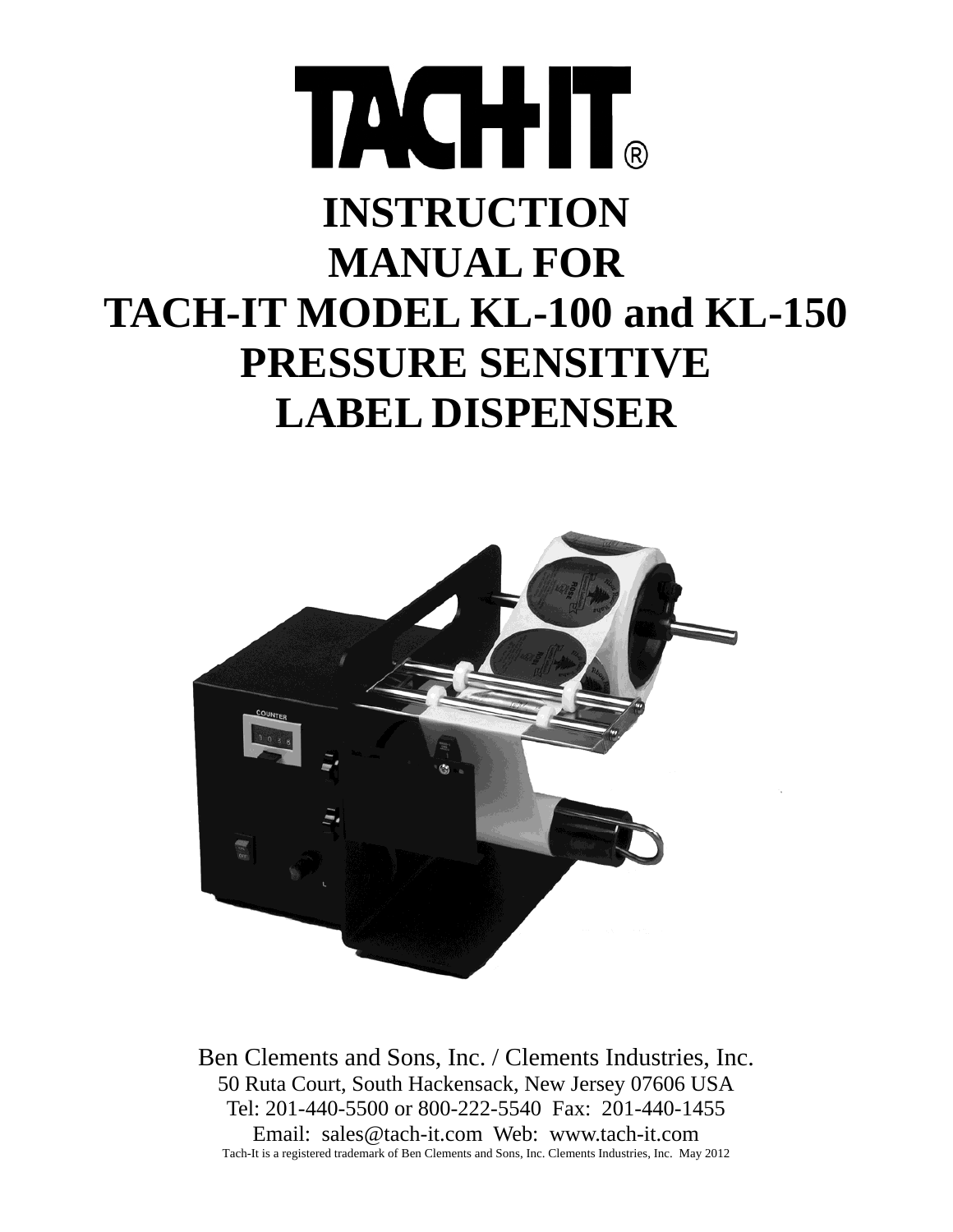## **SECTION 1 – CAUTIONS**

- 1) BEFORE OPERATING THE MACHINE, READ THE COMPLETE OPERATOR'S MANUAL.
- 2) NEVER HAVE THE POWER ON THIS MACHINE PLUGGED INTO THE POWER SOURCE WHEN ANY OF THE COVERS OF THIS MACHINE HAVE BEEN REMOVED. **THIS MACHINE HAS A HIGH VOLTAGE INPUT, AND ELECTRICAL SHOCKS ARE POSSIBLE IF PLUGGED IN AND THE COVERS ARE REMOVED.**
- 3) NEVER ATTEMPT TO MOVE THIS MACHINE BY THE ARM THAT HOLDS THE ROLL OF LABELS OR THE REWIND ARM.
- 4) INSTALL AND OPERATE THIS MACHINE ONLY ON A FLAT, LEVEL, AND DRY SUR FACE.
- 5) USE ONLY THE SPECIFIED ELECTRICAL POWER INPUT WITH THIS MACHINE.
- 6) ALWAYS KEEP HANDS, CLOTHING, JEWELRY, AND HAIR AWAY FROM ALL MOVING PARTS OF THIS MACHINE.
- 7) DO NOT OPERATE THIS MACHINE WITHOUT THE COVERS PROPERLY INSTALLED, OR IF ANY OF THE GUARDS HAVE BEEN REMOVED.
- 8) KEEP THIS MACHINE CLEAN AND DRY AT ALL TIMES.
- 9) SERVICE ON THIS MACHINE SHOULD ONLY BE PERFORMED BY FACTORY TRAINED AUTHORIZED SERVICE PERSONNEL.
- 10) **NEVER USE THIS MACHINE FOR OTHER THAN ITS INTENDED APPLICATION. USE OF THE MACHINE ON UNINTENDED APPLICATIONS CAN CAUSE HARM TO THE OPERATOR AND THE MACHINE. PLEASE CONTACT THE MANUFACTURER IF THERE IS ANY QUESTION AS TO WHETHER THIS MACHINE CAN BE USED FOR A PARTICULAR APPLICATION**

#### **SECTION 2 – SPECIFICATIONS**

|                           | $KL-100$                    | $KL-150$                    |
|---------------------------|-----------------------------|-----------------------------|
| <b>LABEL SIZE MAXIMUM</b> | 4.25" WIDE X 12" LONG       | 6" WIDE X 12" LONG          |
| <b>MINIMUM</b>            | $3/8$ " WIDE X $5/8$ " LONG | $3/8$ " WIDE X $5/8$ " LONG |
| <b>LABEL ROLL MAXIMUM</b> | $10$ " O.D.                 | $10''$ O.D.                 |
| <b>SPEED</b>              | <b>25 FT PER MINUTE</b>     | <b>25 FT PER MINUTE</b>     |
| <b>POWER</b>              | 110 VOLT A.C.               | 110 VOLT A.C.               |
| <b>DIMENSIONS</b>         | $LENGTH = 10"$              | LENGTH $= 10$ "             |
|                           | $WIDTH = 11"$               | $WIDTH = 13"$               |
|                           | $HEIGHT = 8"$               | $HEIGHT = 8"$               |
|                           | $WEIGHT = 12 LBS$           | $WEIGHT = 13 LBS$           |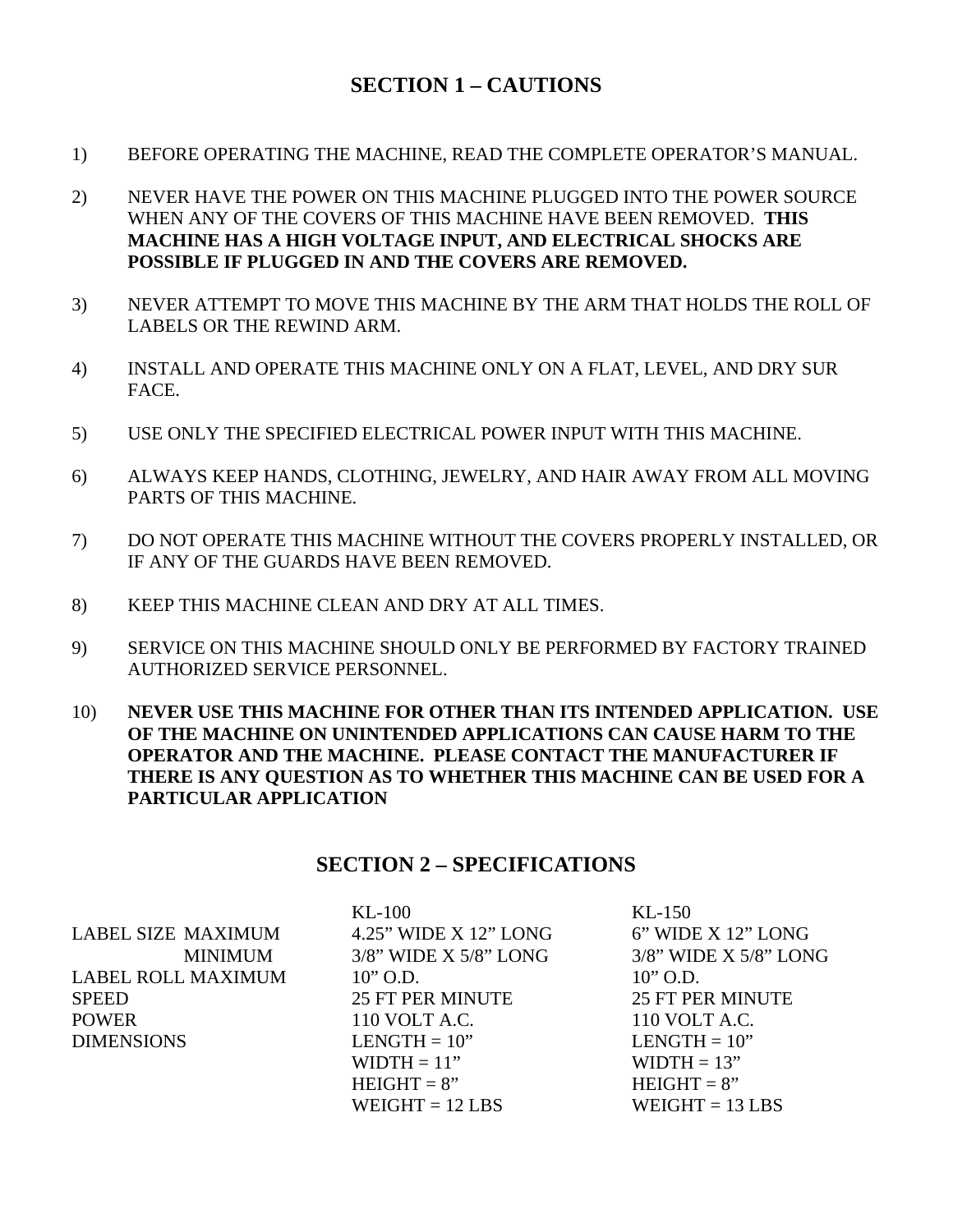# **FIGURE 1**